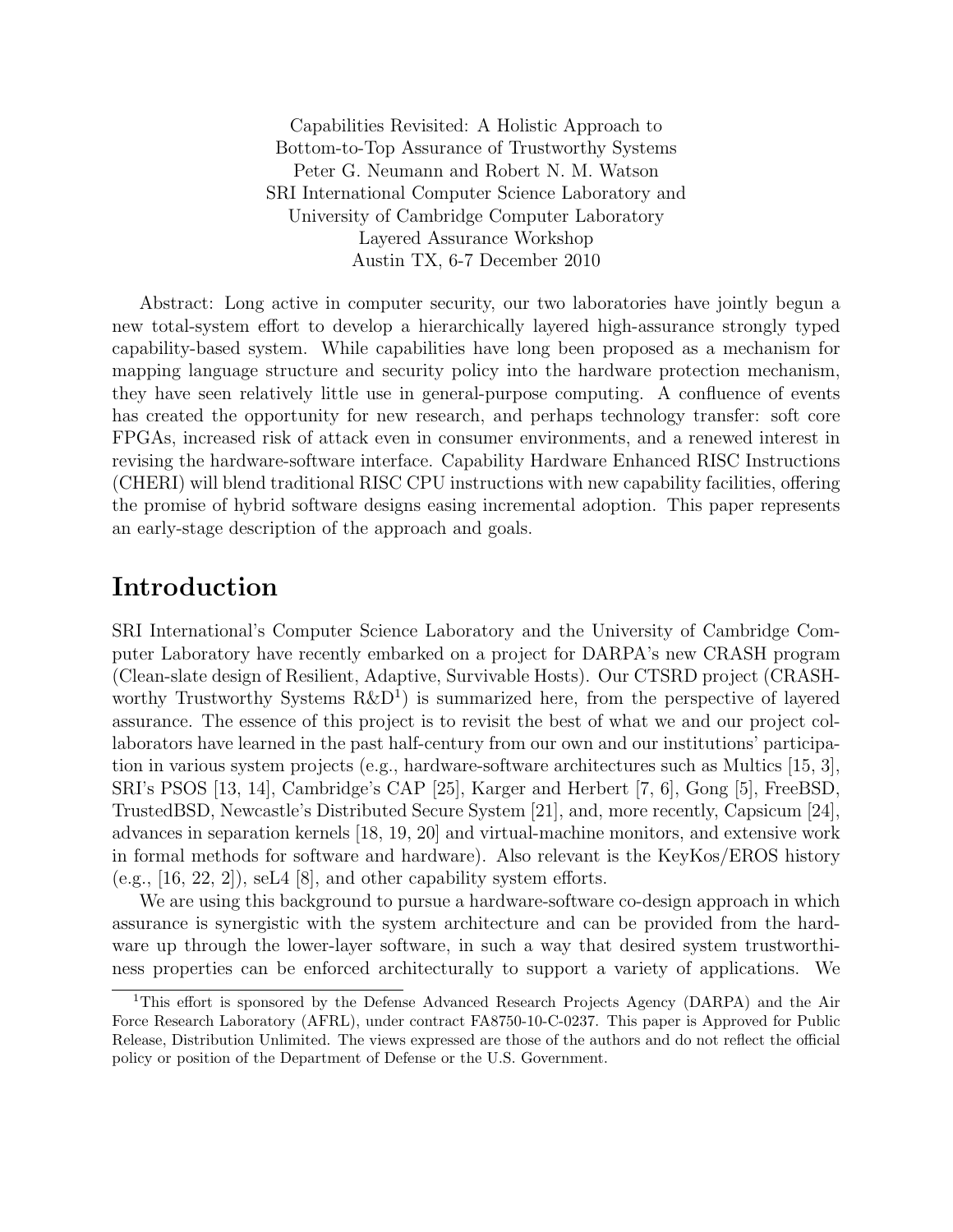augment a current Reduced Instruction Set Computing (RISC) Field Programmable Gate Array (FPGA) soft core with new capability system features. In particular, our Capability Hardware Enhanced RISC Instructions (CHERI) concept includes capability registers, capability instructions, and tagged memory. CHERI is designed to allow incremental adoption of higher-assurance approaches, with a focus on security-critical components making up contemporary Trusted Computing Bases (TCBs): the separation kernel / hypervisor, operating system kernel, and language runtimes. At each layer in the system, hardware capability semantics may be selected to support either high assurance design (for separation kernel and type-safe language runtimes) or hybrid models combining traditional virtual addressing and capability operation (for commodity kernels and applications).

We expect that the use of our notion of tagged, typed, nonforgeable, and ubiquitous capabilities can greatly enhance trustworthiness in hardware and software that we can develop in the relatively near future, aided by recent advances in hardware development. Perhaps surprisingly, we also expect to be able to provide considerable backward compatibility with legacy software, although we also anticipate that over time this capability mode of operation could eventually dominate in newly designed critical systems.

#### Systemic Considerations

The need for principled secure systems is longstanding, and decades of research have illustrated many approaches that might usefully contribute to building such systems. In light of these considerations, a reasonable question is "why now?". What has changed that would allow such an effort to succeed where so many previous efforts have not succeeded? Several factors have motivated our decision to begin this project:

- Dramatic changes in threat models, resulting from ubiquitous connectivity and pervasive uses of computer technology in many diverse and widely used applications such as wireless mobile devices, automobiles, and critical infrastructures.
- New opportunities for research into (and possible revisions of) hardware-software interfaces, brought about by programmable hardware (especially FPGA soft cores) and complete open-source software stacks.
- An increasing ability to expose the inherent multiprocessing of hardware through virtual machines and explicit software multiprogramming, and an increasing awareness of information flow for reasons of power and performance that can nicely align with the requirements of security.
- Emerging advances in programming languages, such as the ability to map language structures into protection parameters in order to more easily express and implement various policies.
- Reaching the tail end of a "compatibility at all costs" trend in CPU design, because of the possibilities inherent in heterogeneous distributed systems and possibilities for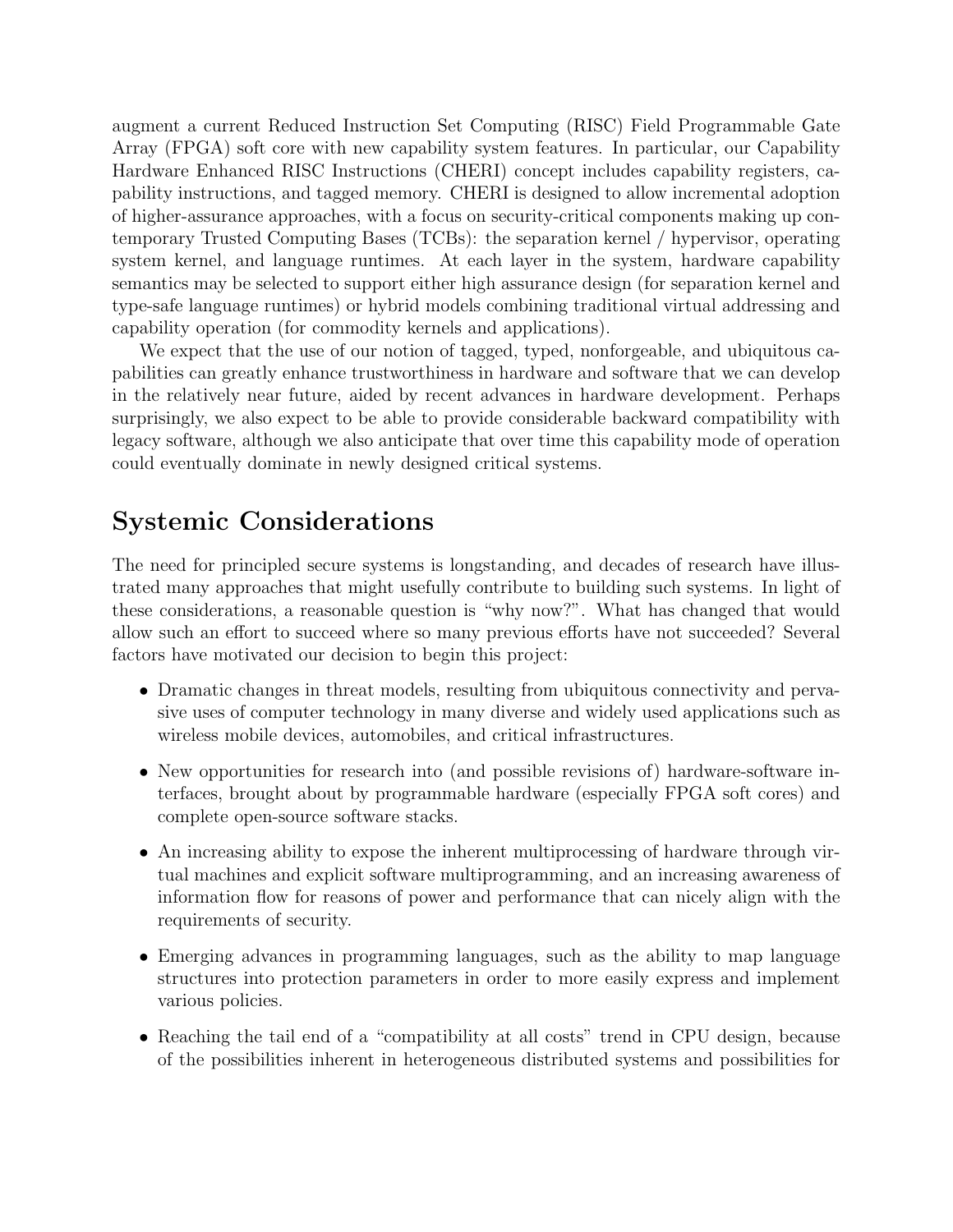

Figure 1: CTSRD proposes a hybrid view of the world, in which commodity page-oriented virtual memory system elements are combined with a capability system world view. Commodity applications such as Chromium will be able to exploit "pools of capabilities" subcomponents that rely on stronger hardware protections — while allowing other portions of the applications to use lower-assurance models.

incremental adoption of new system concepts. While Wintel remains entrenched on the desktop, mobile systems — such as phones and tablet PCs, as well as appliances and embedded devices — are significantly more diverse, running on a wide variety of hardware architectures (especially ARM and MIPS). Likewise, new diversity in operating systems has been seen, in which commercial products such as Apple's iOS and Google's Android extend open source systems such as FreeBSD and Linux. These new platforms abandon many traditional constraints, requiring significant changes to applications due to new security models, programming languages, hardware architectures, and user input modalities.

• Significant changes in the combination of hardware, software, and formal methods to enhance assurance (such as those noted above) now make possible the development of trustworthy system architectures that previously were too far ahead of their times.

## The System Architecture

CTSRD draws on two distinct, and previously uncombined, designs for processor architecture.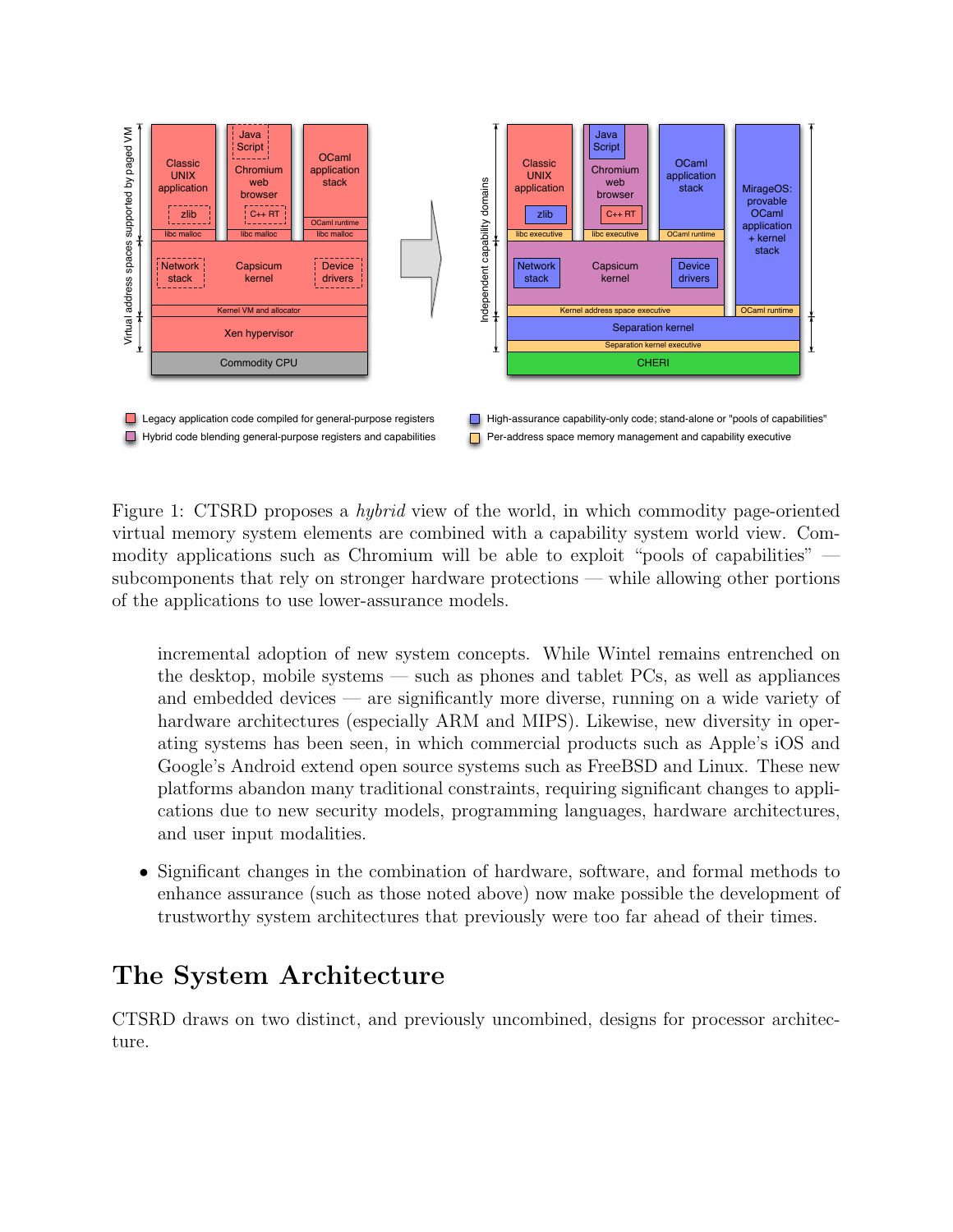- Page-oriented virtual memory systems, in which an executive (often the operating system kernel) configures the memory management unit (MMU) to create a *process* abstraction. In this model, the kernel is responsible for maintaining separation using this relatively coarse tool, and then providing system calls that allow spanning process isolation subject to access control. Systems such as this make only weak distinctions between code and data, and in the mapping from programming language to machine code discard most typing and security information.
- Capability system designs, often based on a single global address space, in which type information and protection constraints map from the programming language into instruction selection. Code at any given moment in execution exists in a protection domain consisting of a dynamic set of rights whose delegation is controlled by the flow of code. Such a design is generally recognized to offer greater assurance, as the principle of least privilege is applied at a fine granularity.

In CTSRD, our goal is to provide access to both models in a *hybrid design*, with the aim of allowing the gradual adoption of capability properties in hardware. As with current commodity systems, a series of address spaces is constructed by an executive, allowing coarse-grained memory control and the construction of isolated processes. However, within each address space, a hardware-supported capability security model will be constructed, managed by an in-process executive with full rights to the address space, which may then construct capabilities and limit the rights available to code that it invokes. The basic system architecture, named Capability Hardware Enhanced RISC Instructions (CHERI) is emerging as a new tagged, typed, capability-based system description that will be formally specified and formally analyzed as appropriate.

The notion of hybrid design is key to the adoption argument: CHERI systems will be able to execute today's commodity operating systems with few modifications. Use of capability features can then be selectively introduced in order to raise our confidence in the robustness and security of individual system components, which may fluidly interact with other unenhanced components. This notion of hybrid design first arose in Cambridge's Capsicum [24], which blends the POSIX Application Programming Language interface (API), as implemented in the FreeBSD operating system, with a capability design by allowing processes to execute in hybrid mode or in capability mode. Traditional POSIX code can run side by side with capability-mode processes, allowing sandboxes to be constructed, and using a capability model, rights delegated to sandboxes by applications that embody complex security policies — one such example from our USENIX Security Capsicum paper [24] is the Chromium web browser, which must map the distributed World Wide Web security model into local OS containment primitives.

CTSRD's software stack will employ hybrid design principles from the bottom up: a new capability-enhanced Separation Kernel and Hypervisor (SKAH) will implement an internal, hardware-supported capability model used to ensure its robustness. SKAH will then provide an execution substrate on which both commodity systems built on traditional RISC instruction models, such as Capsicum, can run side-by-side with a pure capability-oriented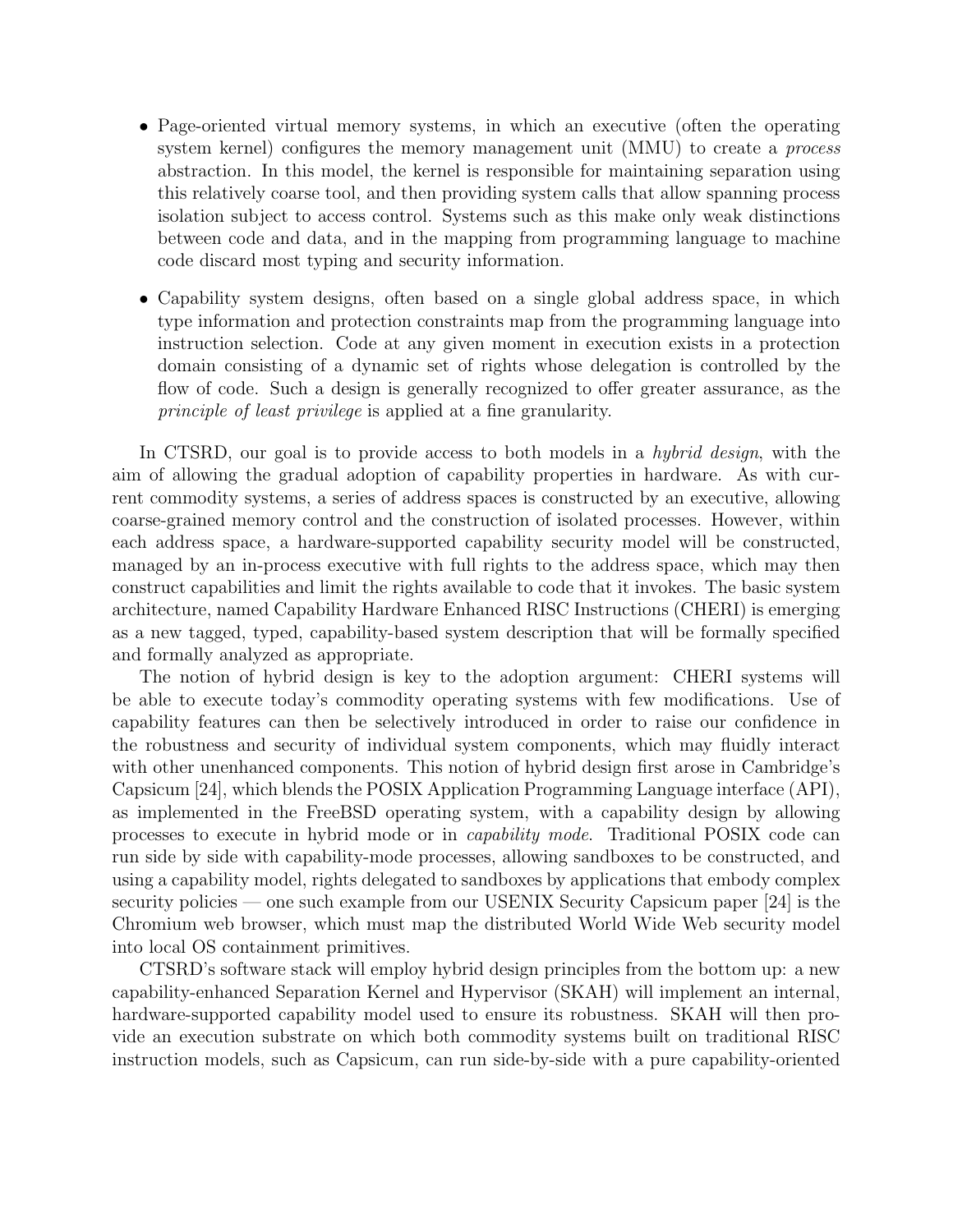software stack, such as capability-adapted language runtimes. Further, Capsicum and its applications will be able to employ CHERI features in their own implementation.

To this end, the CHERI CPU design allows processor contexts to operate in one of two modes: pure capability mode, in which only accesses to the virtual address space authorized by delegated capabilities will be permitted, and hybrid mode, in which the use of capability instructions implies capability constraints, but traditional load and store instructions allow direct access to the virtual address space. For example, in this model Capsicum employs capability-oriented instructions in the implementation of risky data manipulations (such as network packet manipulation), while still relying on traditionally written and compiled code for the remainder of the kernel. Similarly, within the Chromium web browser, the JavaScript interpreter might be implemented in terms of capability-oriented instructions to offer greater robustness, while the majority of Chromium uses traditional instructions.

One particularly interesting property of our hardware design is that it is possible for capabilities to take on different semantics within different address spaces, with each address space's executive integrating memory management and capability generation. In the Capsicum kernel, for example, virtual addressing and capability use can be blended, with the compiler and kernel memory allocator using capabilities for certain object types, but not for others. In various userspace processes, a hybrid UNIX / C runtime might implement limited pools of capabilities for specially compiled components, but another process might use just-in-time (JIT) compilation techniques to map Java bytecode into CHERI instructions, offering improved performance and a significantly smaller and stronger Java TCB.

We are further considering the adaptation of Cambridge's MirageOS stack [11], an OCaml-based operating system, to CHERI. By modifying the OCaml runtime to use capability instructions, we would both harden and dramatically reduce the size of the MirageOS TCB. MirageOS could execute either under the CHERI-adapted Capsicum operating system as a user process, or directly over the separation kernel in order to provide a "pure" capability-oriented and high-assurance software stack.

This hybrid view offers a vision for a gradual transition to stronger protections, in which individual libraries, applications, and even whole operating systems, can incrementally adopt stronger hardware memory protections without sacrificing the existing software stack.

Critical to this effort is the recent growth in power and expressiveness of FGPA technology; FPGAs are able to implement soft cores, or dynamically programmed CPU cores constructed from arrays of logic units. This newly found flexibility permits us not just to simulate but also to implement new CPU designs at relatively low cost (even moderately high-end FPGA reference boards cost in the low thousands of dollars). For our starting point, we have selected the University of Cambridge's TIGER MIPS research platform, which includes 32-bit and 64-bit soft core designs, which will be extended to support a new suite of capability registers and instructions.

Another key aspect of this work is the use of open source licenses and methodology: the CHERI specification, a reference soft core implementation, and most layers in the software stack will be built on and distributed as open source software.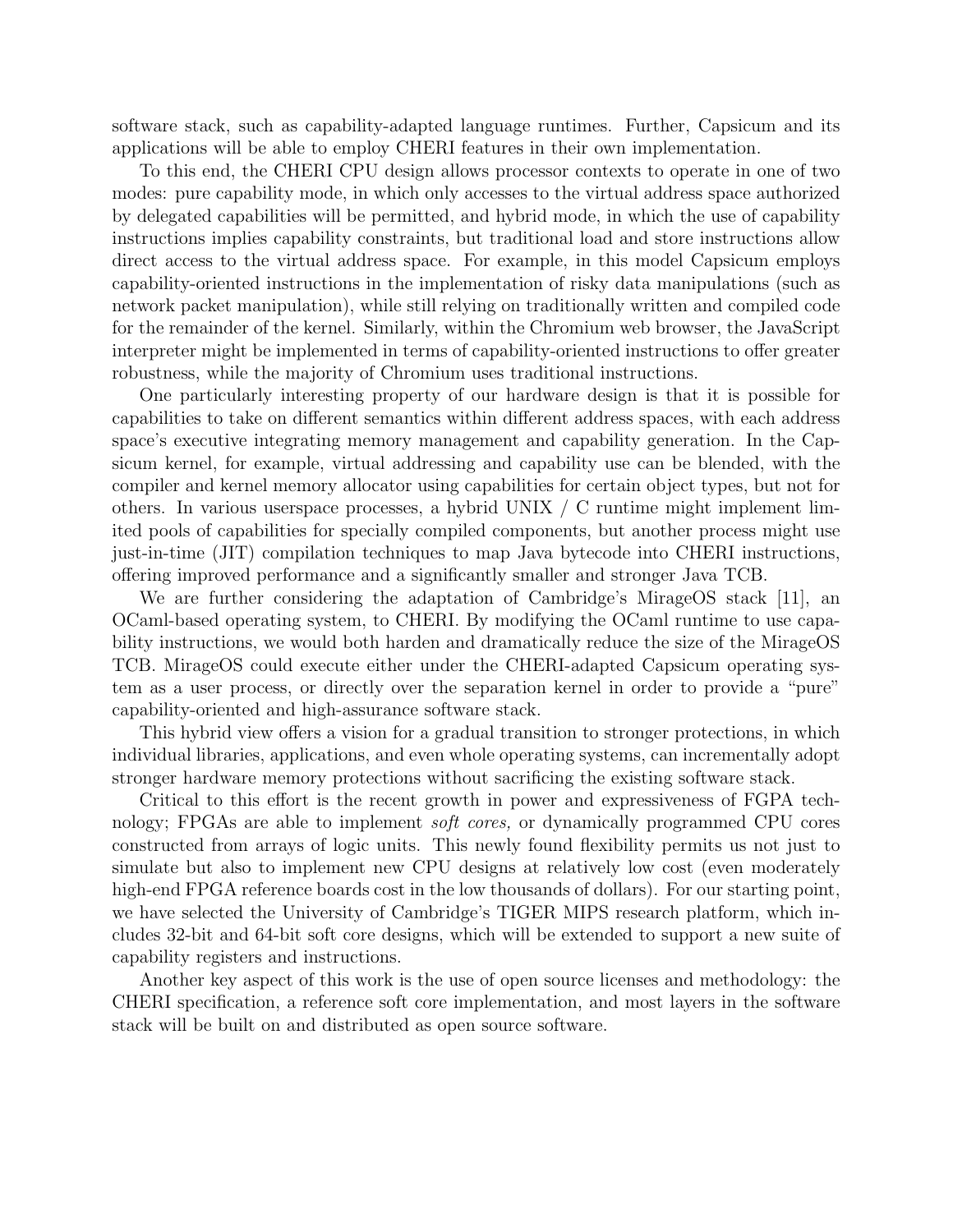## Layered Assurance

The CHERI system (and more generally the CTSRD architecture) is intended to support the pragmatic application of assurance techniques throughout design and implementation. Layered assurance has several unified thrusts:

- The overall system architecture is consistently and compatibly capability aware, from the hardware through the separation kernel to the programming environment (e.g., OCaml extended and its modified compiler). Each abstraction will hide whatever can be desirably hidden without loss of flexibility.
- The formal methods and selective formal analyses will take advantage of the specification of abstractions and representations of essential properties at these layers, along with their explicitly bound interrelationships among those abstractions (e.g., respectful of the state mappings and abstract implementations of the Robinson-Levitt paper [17]).
- We are considering formal methods techniques that can be mechanically applied to our hardware design, such as model checking and formal verification, which will give us greater confidence in the hardware semantics that we have selected.

# Conclusions

Although the project described here began only in the fall of 2010, we believe that our approach is sound, timely, and much needed. Throughout, our key design principles support the goal of high assurance design grounded in hardware and a hybrid approach offering an incremental adoption path. This brief paper is of course a preliminary attempt to characterize our intentions, and clearly subject to refinement. We look forward to discussions at LAW 2010.

## Appendix: Some Relevant Historical Predecessors

Throughout the 1970s and 1980s, it was envisioned that high-assurance systems would employ a capability-oriented design mapping program structure and security policy into hardware enforcement; for example, Lampson's BCC design exploited this linkage to approximate least privilege [9, 10]. Morris first described the potential for linking programming language structure and enforcement for operating systems [12]. Systems such as the CAP Computer at Cambridge attempted to realize this vision through embedding notions of capabilities in the memory management unit of the CPU [25].

However, with a transition from complex instruction set computers (CISC) to reduced instruction set computers (RISC) and a shift away from microcode toward operating system implementation of complex CPU functionality, the attention of security researchers turned to microkernels. Carnegie Mellon's Hydra, Accent, and Mach systems embodied this approach,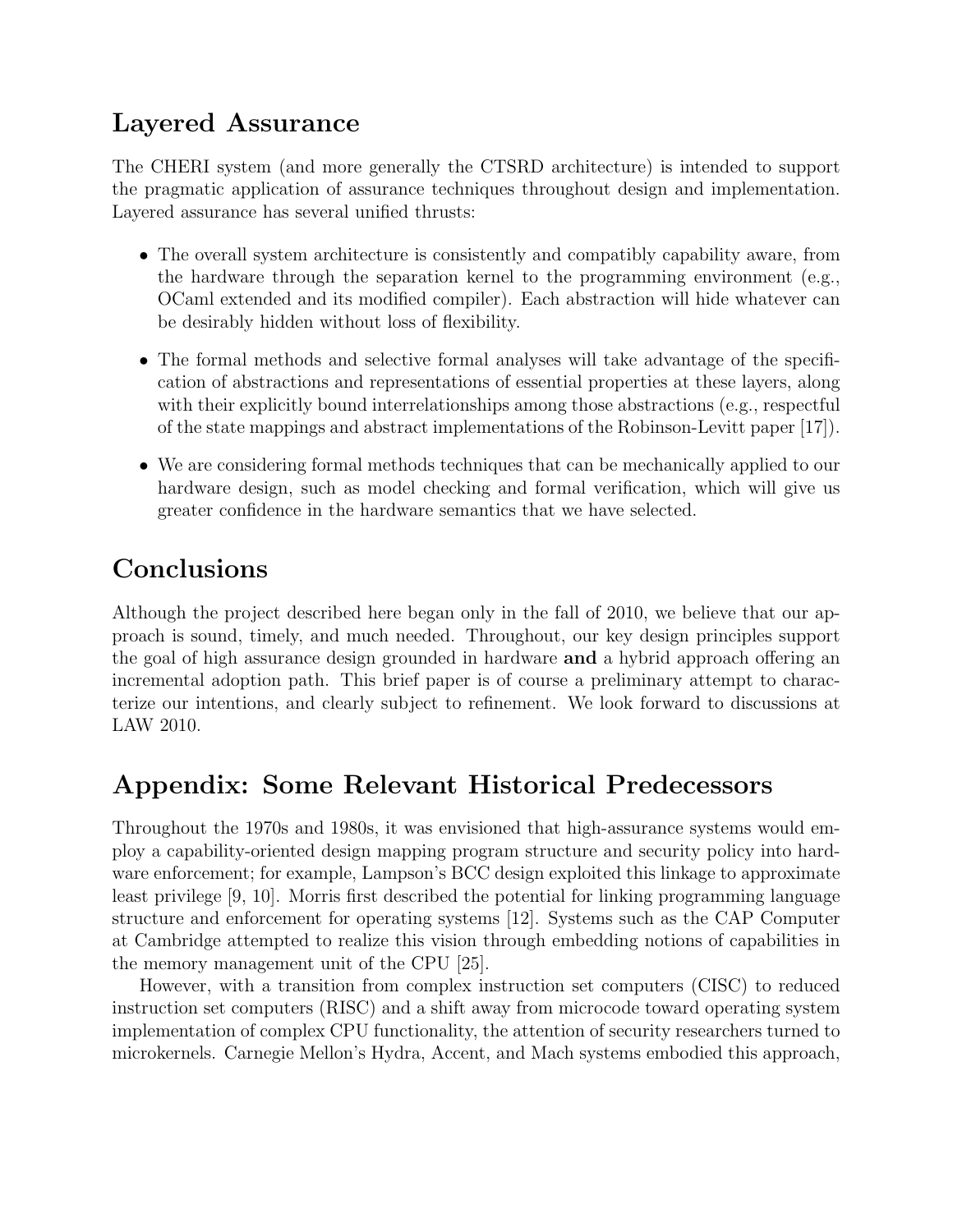in which microkernel message passing between separate tasks stood in for hardware-assisted security domain crossings at capability invocation. Successors have taken this approach further, with Shapiro's EROS capturing fine-grained compartmentalization on a capabilityoriented microkernel model [22, 2] on commodity hardware. General-purpose systems also adopt elements of the capability design philosophy, such as Apple's Mac OS X using Mach interprocess communication (IPC) objects as capabilities [1], and Cambridge's Capsicum research project, which attempts to blend capability-oriented design with UNIX.

Our CHERI capability hardware design responds to all these design trends — and their problems. Reliance on traditional paged virtual memory for hard address space separation, as used in Mach, EROS, and UNIX, comes at significant cost: attempts to compartmentalize system software and applications sacrifice the programmability benefits of a language-based capability design (a point made convincingly by Fabry [4]), as well as introducing significant performance overhead to cross security domain boundaries. However, running these existing software designs is critical in order to improve the odds of technology transfer, and to allow us to incrementally apply ideas in CHERI to large-scale contemporary applications such as office suites. CHERI's hybrid approach allows a gradual transition from virtual address separation to capability-based separation within a single address space, restoring programmability and performance so as to facilitate fine-grained compartmentalization throughout the system and its applications.

We consider some of our own past system designs in greater detail, especially as they relate to CTSRD.

Multics [15, 3] The Multics system incorporated many new concepts in hardware, software, and programming. The Multics hardware provided independent virtual memory segments, paging, interprocess and intra-process separation, and cleanly separated address spaces. The Multics software provided symbolically named files that were dynamically linked for efficient execution, rings of protection providing layers of security and system integrity, hierarchical directories, and access-control lists. Input-output was also symbolically named and dynamically linked, with separation of policy and mechanism and separation of device independence and device dependence. A subsequent redevelopment of the inner rings enabled Multics to support multilevel security in the commercial product. Multics was implemented in a stark subset of PL/I that considerably diminished the likelihood of many common programming errors. In addition, the stack discipline inherently avoided buffer overflows.

PSOS [13, 14] SRI's Provably Secure Operating System hardware-software design was formally specified, with encapsulated modular abstraction, interlayer state mappings, and abstract programs relating each layer to those on which it depended. The hardware design provided tagged, typed, nonforgeable capabilities that were required for every operation. In addition to a few primitive types, application-specific types could be defined and their properties enforced with the hardware assistance provided by the capability access controls. The design allowed application layers to execute instructions efficiently, with capability-based addressing directly to the hardware.

Capsicum [24, 23] Capsicum is a lightweight OS capability and sandbox framework planned for inclusion in FreeBSD 9. Capsicum extends, rather than replaces, UNIX APIs,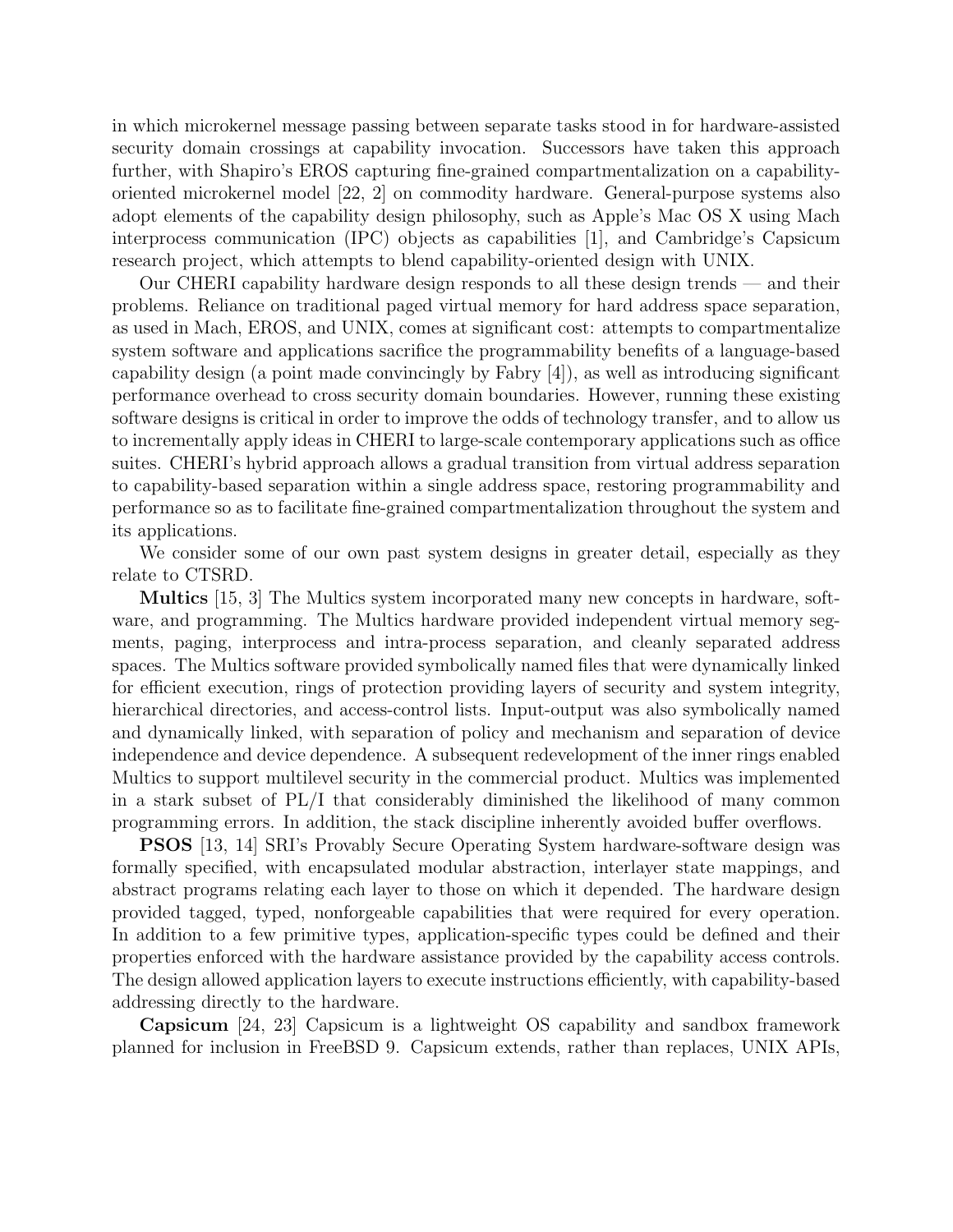providing new kernel primitives (sandboxed capability mode and capabilities) and a userspace sandbox API. These tools support compartmentalization of monolithic UNIX applications into logical applications, an increasingly common goal supported poorly by discretionary and mandatory access control. This approach was demonstrated by adapting core FreeBSD utilities and Google's Chromium web browser to use Capsicum primitives, showing significant complexity and robustness benefits to Capsicum over other confinement techniques.

#### References

- [1] Apple Inc. Mac OS X Snow Leopard. http://www.apple.com/macosx/, 2010.
- [2] H. Chen and J. Shapiro. Using build-integrated static checking to preserve correctness invariants. In Proceedings of the Eleventh ACM Conference on Computer and Communications Security (CCS), Washington, D.C., November 2004.
- [3] R.C. Daley and P.G. Neumann. A general-purpose file system for secondary storage. In AFIPS Conference Proceedings, Fall Joint Computer Conference, pages 213–229. Spartan Books, November 1965.
- [4] R.S. Fabry. The case for capability based computers (extended abstract). In SOSP '73: Proceedings of the Fourth ACM Symposium on Operating System Principles, page 120, New York, NY, USA, 1973. ACM.
- [5] L. Gong. A secure identity-based capability system. In Proceedings of the 1989 Symposium on Research in Security and Privacy, pages 56–63, Oakland, California, May 1989. IEEE Computer Society.
- [6] P.A. Karger. Improving Security and Performance for Capability Systems. PhD thesis, Computer Laboratory, University of Cambridge, Cambridge, England, October 1988. Technical Report No. 149.
- [7] P.A. Karger and A.J. Herbert. An augmented capability architecture to support lattice security and traceability of access. In Proceedings of the 1984 Symposium on Security and Privacy, pages 95–100, Oakland, California, April 1984. IEEE Computer Society.
- [8] G. Klein, J. Andronick, K. Elphinstone, G. Heiser, D. Cock, P. Derrin, D. Elkaduwe, K. Engelhardt, R. Kolanski, M. Norrish, T. Sewell, H. Tuch, and S. Winwood. seL4: Formal verification of an operating-system kernel. Communications of the ACM, 53:107– 115, June 2009.
- [9] B.W. Lampson. Dynamic protection structures. In AFIPS '69 (Fall): Proceedings of the November 18-20, 1969, Fall Joint Computer Conference, pages 27–38, New York, NY, USA, 1969. ACM.
- [10] B.W. Lampson. Protection. SIGOPS Operating Systems Review, 8(1):18–24, 1974.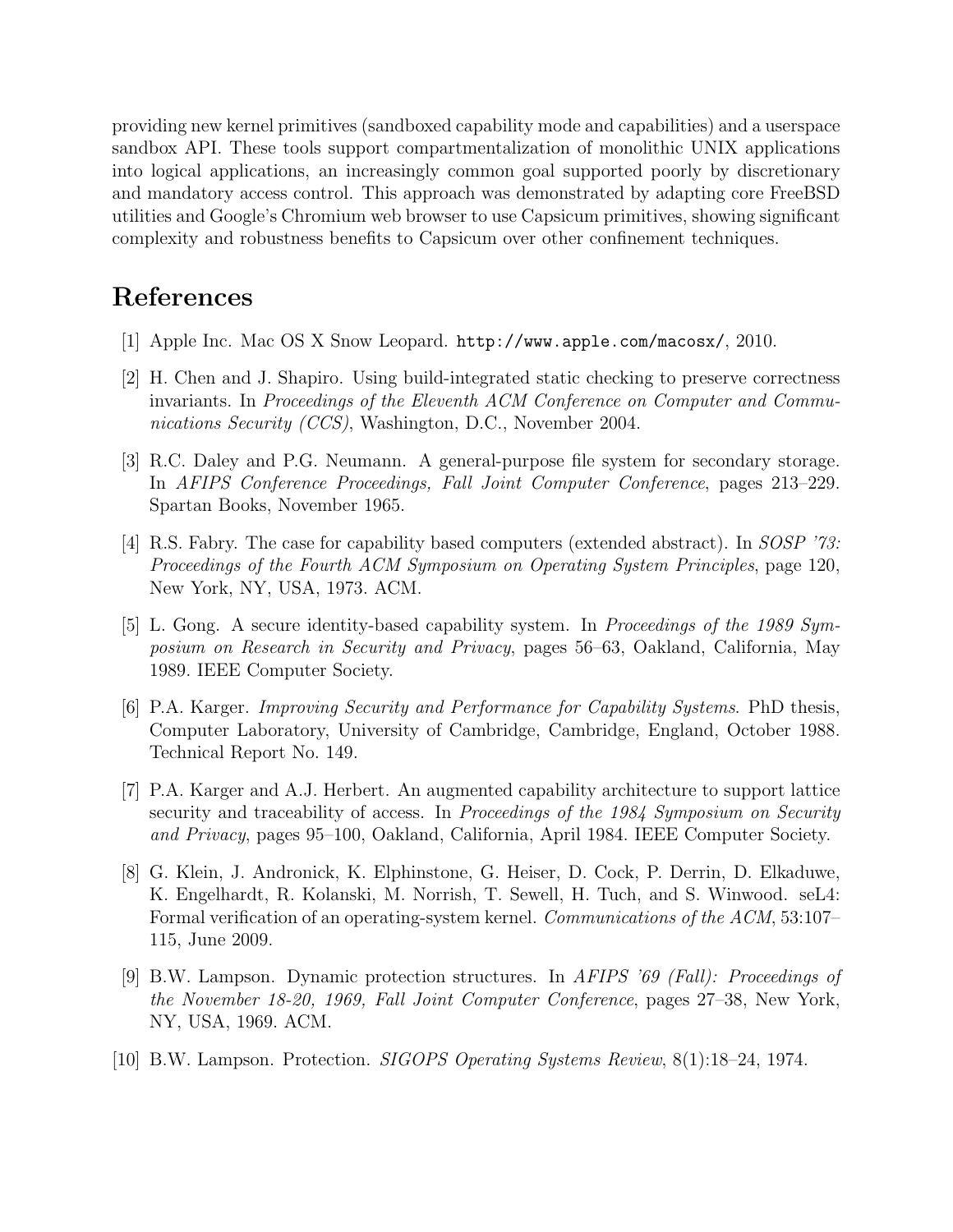- [11] A. Madhavapeddy, R. Mortier, R. Sohan, T. Gazagnaire, S. Hand, T. Deegan, D. McAuley, and J. Crowcroft. Turning down the LAMP: software specialisation for the cloud. In Proceedings of the 2nd USENIX conference on Hot topics in cloud computing, HotCloud'10, pages 11–11, Berkeley, CA, USA, 2010. USENIX Association.
- [12] J.H. Morris, Jr. Protection in programming languages. Communications of the ACM, 16(1):15–21, 1973.
- [13] P.G. Neumann, R.S. Boyer, R.J. Feiertag, K.N. Levitt, and L. Robinson. A Provably Secure Operating System: The system, its applications, and proofs. Technical report, Computer Science Laboratory, SRI International, Menlo Park, California, May 1980. 2nd edition, Report CSL-116.
- [14] P.G. Neumann and R.J. Feiertag. PSOS revisited. In Proceedings of the 19th Annual Computer Security Applications Conference (ACSAC 2003), Classic Papers section, pages 208–216, Las Vegas, Nevada, December 2003. IEEE Computer Society. http://www.acsac.org/ and http://www.csl.sri.com/neumann/psos03.pdf.
- [15] E.I. Organick. The Multics System: An Examination of Its Structure. MIT Press, Cambridge, Massachusetts, 1972.
- [16] S.A. Rajunas, N. Hardy, A.C. Bomberger, W.S. Frantz, and C.R. Landau. Security in KeyKOS. In Proceedings of the 1986 IEEE Sympsium on Security and Privacy, April 1986.
- [17] L. Robinson and K.N. Levitt. Proof techniques for hierarchically structured programs. Communications of the ACM, 20(4):271–283, April 1977.
- [18] J.M. Rushby. The design and verification of secure systems. In Proceedings of the Eighth ACM Symposium on Operating System Principles, pages 12–21, Asilomar, California, December 1981. [ACM Operating Systems Review, 15(5)].
- [19] J.M. Rushby. Proof of Separability–a verification technique for a class of security kernels. In Proceedings of the Fifth International Symposium on Programming, pages 352–367, Turin, Italy, April 1982. M. Dezani-Cianaglini and U. Montanari, eds., Springer-Verlag, Berlin, Lecture Notes in Computer Science, Vol. 137.
- [20] J.M. Rushby. A separation kernel formal security policy in PVS. Technical report, Computer Science Laboratory, SRI International, Menlo Park, California, March 2004.
- [21] J.M. Rushby and B. Randell. A distributed secure system (extended abstract). In Proceedings of the 1983 IEEE Symposium on Security and Privacy, pages 127–135, Oakland, California, April 1983. IEEE Computer Society.
- [22] J.S. Shapiro and N. Hardy. EROS: A principle-driven operating system from the ground up. IEEE Software, 19(1):26–33, January/February 2002.